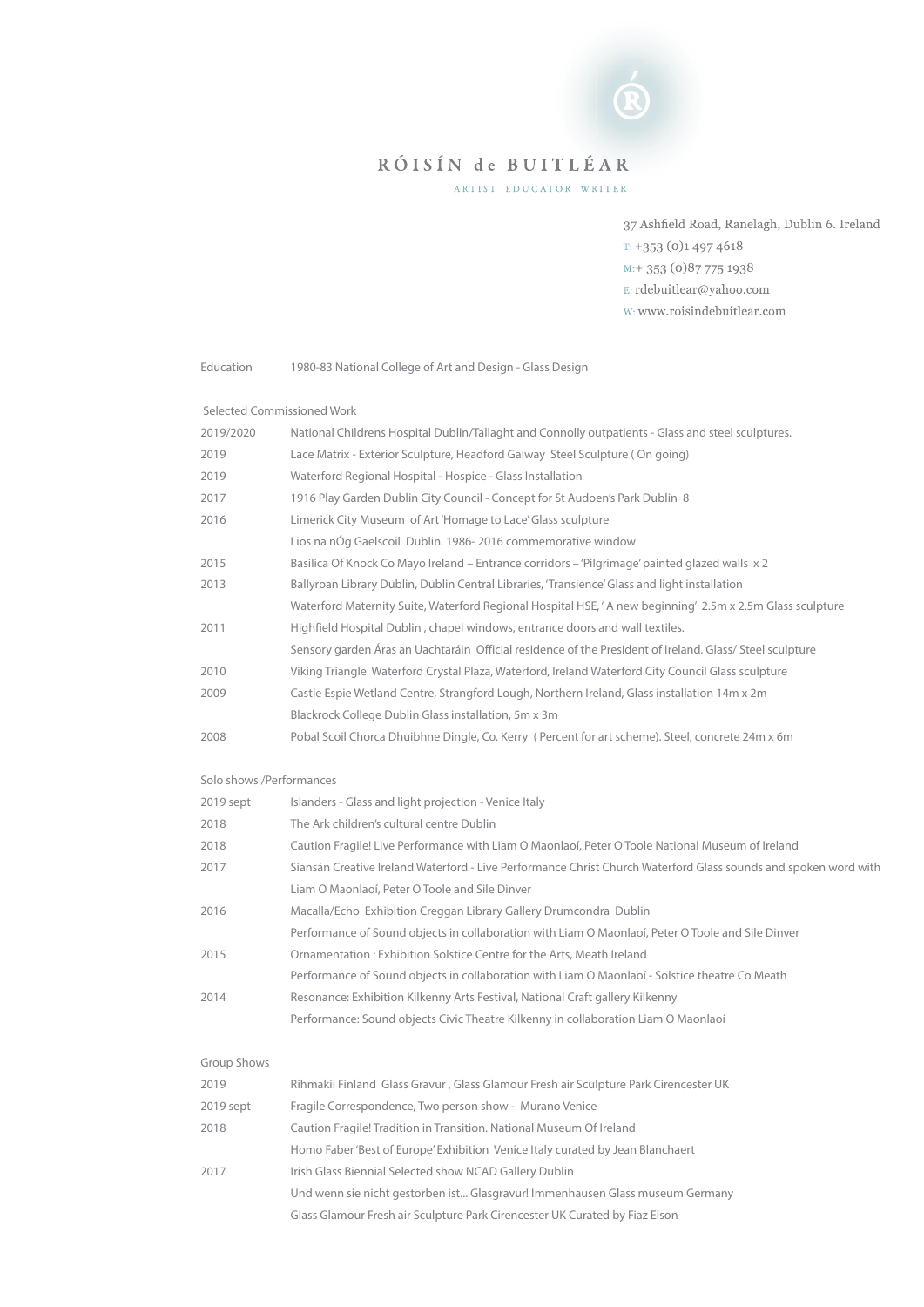## RÓISÍN de BUITLÉAR

ARTIST EDUCATOR WRITER

|      | Cill Riallaig Arts Centre Kerry                                                                 |
|------|-------------------------------------------------------------------------------------------------|
| 2016 | Gravuur on Tour Frauneau Germany                                                                |
|      | Festival du Verre Palau del Vidre France                                                        |
| 2015 | 'Solas' Contemporary Irish Glass curated by Susanne Joker Johnsen Hunt Museum Limerick          |
|      | 'Gravuur On Tour' International engraving touring show, British Biennale Stourbridge UK         |
|      | 'Glass Glamour' curated by Fiaz Elson Fresh Air sculpture park Glocstershire UK                 |
|      | 'Portfolio' Solomon Fine Art Dublin                                                             |
|      | Instinct: curated by Matt Nevin, Santa Monica Art studio Gallery USA                            |
| 2014 | CAUTION! Fragile. Irish glass-Tradition in Transition. Museum Of Glass Tacoma Washington USA    |
|      | Taste Contemporary Craft Geneva Switzerland                                                     |
|      | Interlace National Craft Gallery Kilkenny                                                       |
|      | 'Material World' Loftooo Art space, M50 Shanghai, China                                         |
|      | Royal Ulster Academy Invited artist                                                             |
| 2013 | Glass is Tomorrow, A Glass House, Paris, St Etienne Design Biennale France & Most Salone, Milan |
|      | Future Beauty, Crafts Council of Ireland, Kilkenny, Curated by Amanda Game                      |
|      | GRAVUR INTERNATIONAL Museum Frauneau Germany Curated by Elizabeth Zizlsperger                   |
|      | 'Gather' Tushanwan Museum, Shanghai China, Curated by Sean Campbell                             |
|      | 'A Tale of Two Cities- Dublin and Beijing' Nouart Gallery Beijing                               |

#### Collections include

| 2016        | Limerick Museum of Art           |
|-------------|----------------------------------|
| 2014        | State Art Collection OPW Ireland |
| 2012        | Gangtai Art Museum of Shanghai   |
| 2011 & 2007 | National Museum of Ireland       |
| 1992 & 2015 | Ulster Museum, Belfast,          |
| 1992        | Crafts Council of America,       |

#### Awards and Residencies

| 2018 | Artist in Residence National Museum of Ireland                                                       |
|------|------------------------------------------------------------------------------------------------------|
| 2013 | Artist in residence Museum of Glass Tacoma                                                           |
| 2012 | Studio residency Crafts Council of Ireland                                                           |
|      | Artist in Residence, Ranelagh Arts, Dublin                                                           |
|      | External Exhibition Fund CCOI: Caution Fragile Exhibition Museum of Glass Tacoma Washington USA 2013 |
| 2011 | The Grainstore - Dunlaoighre Rathdown Council, Artist in residence                                   |
| 2010 | Residency; Museum of Glass Tacoma Washington USA                                                     |
| 2009 | Crafts council Of Ireland Bursary                                                                    |

### Advocacy / Project management

| $2018 - 2019$   | Creative Director Green Edge                                                                                    |
|-----------------|-----------------------------------------------------------------------------------------------------------------|
| 2019            | International artistic advisor Biot International Glass Festival (BIG) Biot, France                             |
| $2014 - 2017$   | Creative Director Bloom Fringe                                                                                  |
| 2016            | Director of the first Irish basket festival Dublin Castle – exhibitions workshops and installation              |
| 2015            | Director Waterford the Glass city project, revaluing the heritage of glass in the city in the Year of Design in |
|                 | Ireland.                                                                                                        |
| 2014            | Chihuly Cylinders exhibition Dublin Castle - Irish liaison project manager                                      |
| Invited speaker |                                                                                                                 |
| 2017            | Mise Eire - Exploring Identity during 1916 commemorations - National Museum of Ireland                          |
|                 | Home, an exhibition of traveller culture. Maynooth University Dublin                                            |
| 2016            | Hybrid international lace conference - Limerick Museum of Art                                                   |